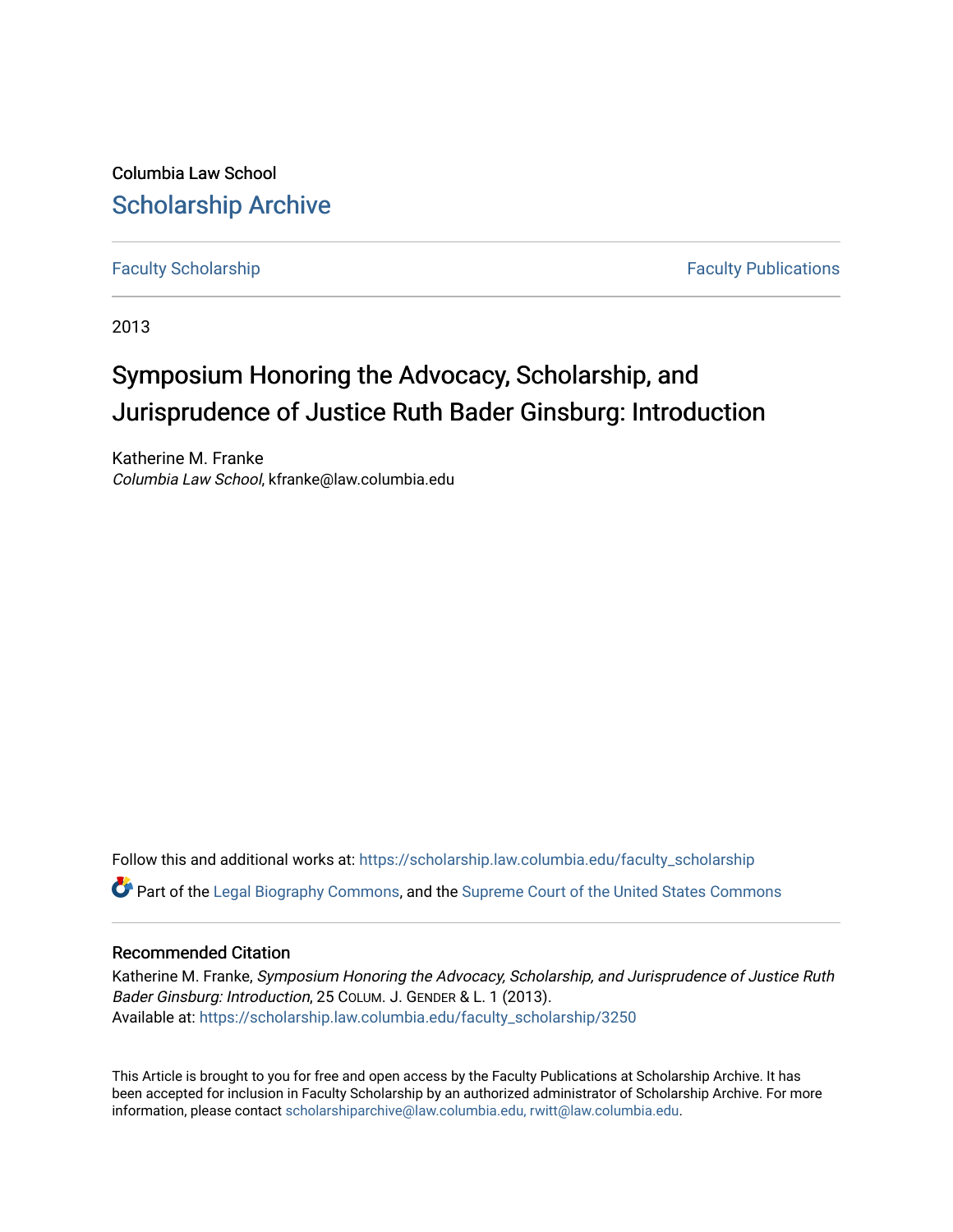## **INTRODUCTION: SYMPOSIUM HONORING THE ADVOCACY, SCHOLARSHIP, AND JURISPRUDENCE OF JUSTICE RUTH BADER GINSBURG**

## **KATHERINE FRANKE\***

**I** want to welcome back Justice Ginsburg to Columbia Law School. She has been a frequent visitor since her time here as a student in the late *1950s* and again as a member of our faculty in the 1970s. **I** know she knows, but it is worth reiterating that she always has a home here at Columbia.

Forty years and two weeks ago, on January 24, **1972,** the Columbia Law School student newspaper reported an exciting development in the history of the law school-Dean Michael Sovern had announced the hiring of the first woman with **full** tenure to our law faculty. Under the headline "Law Faculty Selects First Woman Member," the students wrote that "Ruth Ginsberg"—spelling her name wrong—"currently a professor at Harvard will be the first woman to hold a tenured professorship here. It is expected that she will teach courses in procedure, which is her specialty, as well as one course and one clinical seminar on Sex Discrimination." The article here, and later on, framed Ruth Ginsburg's expertise as procedure, not sex discrimination-and in fact she had been working with Hans Smit, whose passing we memorialized yesterday, on the Columbia Project on International Procedure. Mike Sovern told me yesterday that when he made her the offer to join the faculty, she insisted that she would come only if she could teach Civil Procedure-something the law school did not need as we already had a deep bench in that area. But she was adamant and he relented.

Just below the article announcing Ginsburg's hiring was another piece describing how the law school's "Women's Rights Group" had been holding a non-credit "Women and the Law" series where outside experts would be coming in to lecture the students on topics such as Equal Protection, Government Benefits, Abortion and Other Controls of the Body, and Fair Employment. Given that prior to Ruth Ginsburg's hiring there was no one on the law faculty who could teach these issues, the students took it into their own hands and brought in outside experts to **fill** in the substantial gap in the faculty's expertise.

Katherine Franke is Isidor and Seville Sulzbacher Professor of Law and the Director, Center for Gender and Sexuality Law at Columbia Law School.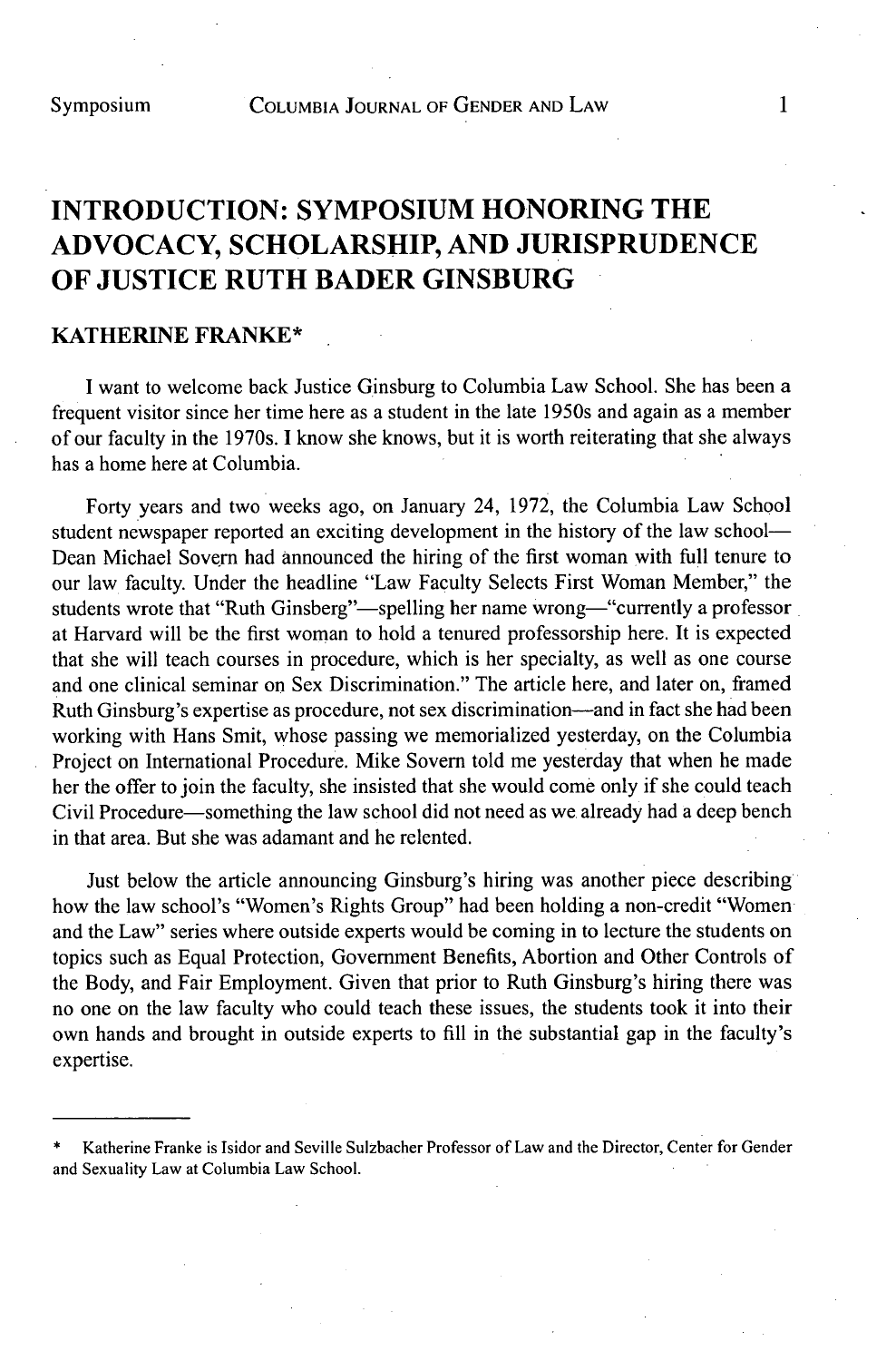*The New York Times* covered Ginsburg's hiring at Columbia and congratulated Columbia for having "snared a prize"!I **I** must say *The New York Times* has not given as much enthusiastic attention to our hiring decisions since then.

She wasted no time getting involved in gender-equity issues close to home at the University. Within her first month here, she learned that as a cost-saving matter the University was planning to lay off twenty-five maids but no janitors. She took this issue on and in the end no one-male or female-lost their jobs. She also supported a comprehensive pay equity salary study, the extension of health insurance coverage for pregnancy, and the equalization of benefits paid to retired male and female employees under the TIAA-CREF plan—since women lived longer, we received smaller monthly payments. We snared a prize indeed!

Professor Ginsburg distinguished herself at Columbia for skill in melding her teaching, scholarship, and advocacy. Over her eight years on our faculty, she taught a course called Women's Rights: Sex Discrimination and the Law and collaborated in the writing of the first case book in this area—Herma Hill Kay will be talking about the book this afternoon. And, as if starting a new teaching **job,** writing a case book, agitating for women's rights on campus, serving in the leadership of many professional committees, and being mother to two young children weren't enough, she also founded the ACLU's Women's Rights Project and litigated some of the most important gender-equality cases of the modem era.

Between **1972** and **1980,** she filed briefs in nine of the major sex discrimination cases decided **by** the Supreme Court and personally argued six of them, winning all but one. She also filed amicus briefs in fifteen related cases.

Along the way, she became one of the principal architects of the constitutional paradigm of sex equality we have inherited today. **By** the time she left Columbia Law School and the Women's Rights Project at the **ACLU** in **1980** to serve on the United States Court of Appeals in **D.C.,** sex discrimination no longer fell outside of the scope of the Fourteenth Amendment. Thanks to her advocacy, most formal sex-based classifications **by** state and local governments had been found to violate the Constitution, and sex-based state action was subject to a heightened level of judicial scrutiny. Some prominent feminist scholars at the time were critical of the strategy Ruth Ginsburg charted, of bringing sex discrimination cases with male plaintiffs. It resulted, they argued, in a toothless, sexblind, and formalistic erasure of the significance of sex that one described as "empty at

**I** Lesley Oelsner, *Columbia Law Snares a Prize in the Quest for Women Professors,* N.Y. **TIMES,** Jan. **26, 1972,** at **32.**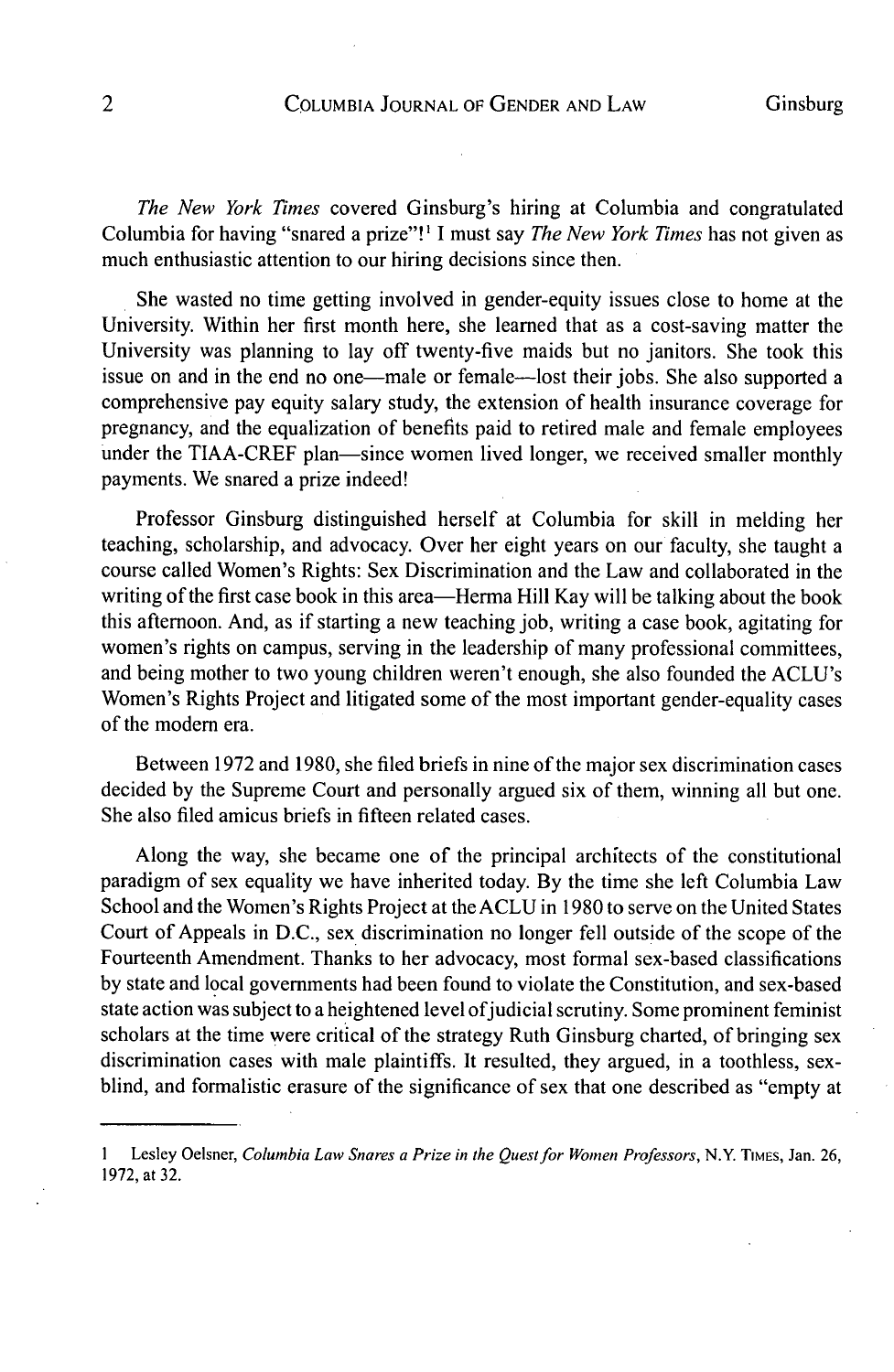its core."<sup>2</sup> For these critics, it was unable to grapple with substantive inequalities between women and men.

More recent work, particularly that of Cary Franklin, has taken a very different view.' Ginsburg's strategy of representing male plaintiffs has been lauded as deeply radical, if not subversive, in nature. Rather than advancing a kind of sex-blind empty formalism, what she was really up to was developing an anti-stereotyping principle. **By** representing non-traditional men-men who were primary caretakers of their children and their elderly mothers,<sup>4</sup> men who were not the primary breadwinners in the family,<sup>5</sup> and men who defied traditional norms of masculinity in the 1970s<sup>6</sup>—she was taking on a lot more than formal sex-based classifications. She was crafting a notion of sex-based injustice that highlighted sex-stereotyping over mere classification.

We're very fortunate to have been able to assemble for the first panel this afternoon a group of lawyers and legal academics who worked closely with Ruth Ginsburg in the 1970s and who can shed greater light on the complex ways in which gender inequality became a problem of constitutional concern during that time. **I** really look forward to their thoughts on the nature, wisdom, and utility of the litigation strategy Ginsburg developed and honed while at Columbia Law School and the ACLU's Women's Rights Project.

**3** Cary Franklin, *Inventing the "Traditional Concept" of Sex Discrimination,* **<sup>125</sup>HARv.** L. **REV. 1307** (2012); Cary Franklin, *TheAnti-Stereotyping Principle in Constitutional Sex Discrimination Law, 85* **N.Y.U.** L. **REV. 83, 85** (2010).

4 Ginsburg's first sex-discrimination case came in **1970** representing Charles Moritz, "a sexagenarian book editor and life-long bachelor who lived with and cared for his ailing mother in Denver, Colorado. Moritz's troubles began when he took a deduction on his **1968** federal income tax return for expenses related to his mother's care." Franklin, *The Anti-Stereotyping Principle, supra* note **3,** at *91; see* Moritz v. Comm'r, 469 **F.2d** 466 **(10th** Cir. **1972).**

*5* Weinberger v. Wiesenfeld, 420 **U.S. 636, 639 (1975)** (the plaintiff's wife's earnings were "substantially larger" than his and provided the "couple's principal source of support"); Frontiero v. Richardson, 411 **U.S. 677, 680 &** n.4 **(1973)** (the male plaintiff was a full-time college student with no earned income).

**6** The casebook Ginsburg co-authored opened with the observation that both men and women suffered from sex discrimination when they did not conform to "assigned roles," but that "the very assurance of [male] dominance marks out for even greater social disapproval men whose unconventional interests and abilities lead them to choose different lifestyles." **KENNETH** M. **DAVIDSON, RUTH BADER GINSBURG & HERMA** H. KAY, **TEXT, CASES, AND MATERIALS ON SEX-BASED DISCRIMINATION** xii (1974).

<sup>2</sup> Mary Becker, *Patriarchy and Inequality: Towards a Substantive Feminism,* **1999 U. CHI. LEGAL** F. 21, 22 **(1999);** *see also* Kathryn L. Powers, *Sex Segregation and the Ambivalent Directions of Sex Discrimination Law,* **1979** Wis. L. **REV. 55, 56 (1979).**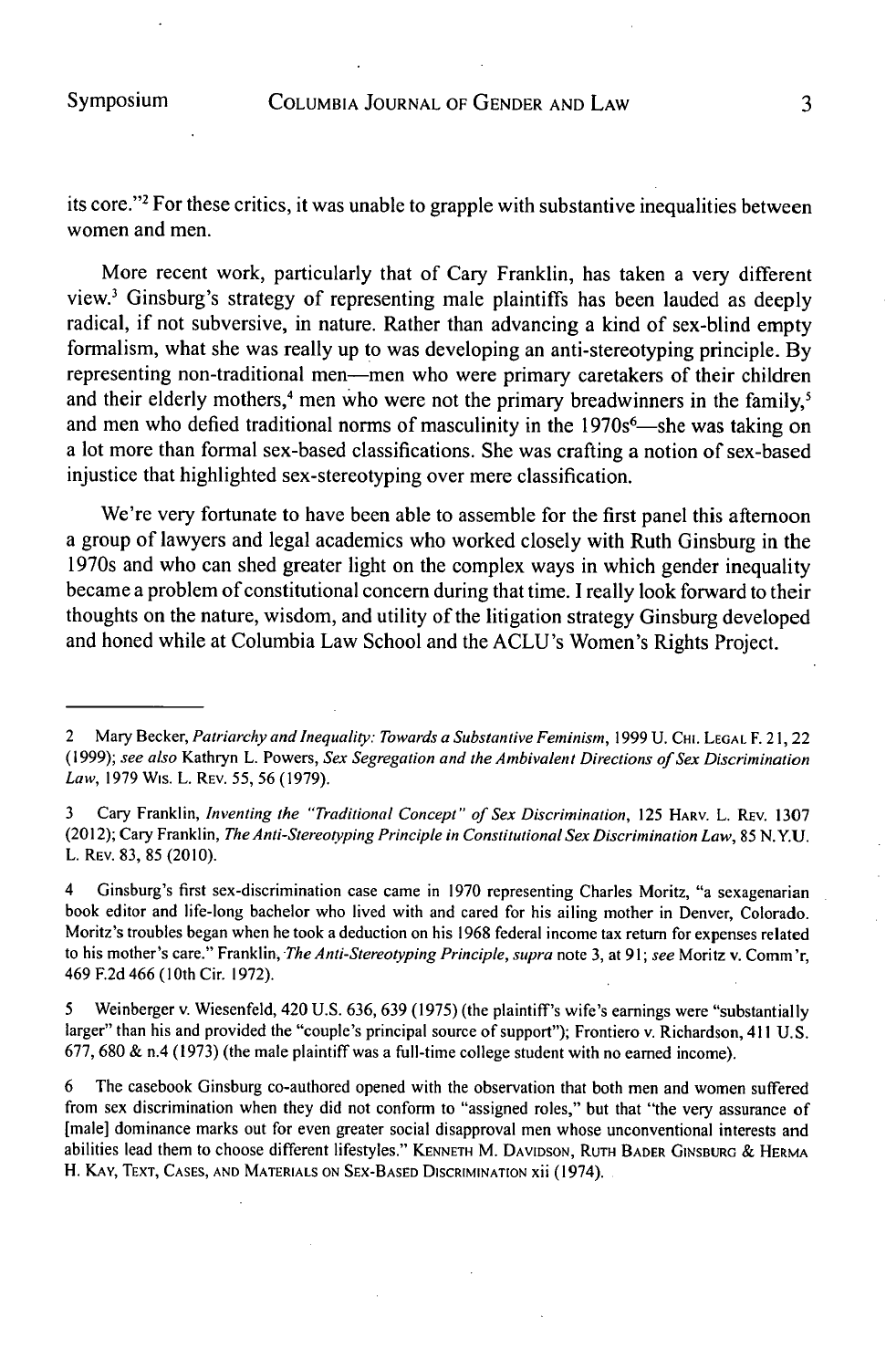It is important to note, however, that Ruth Ginsburg's early work as academic and as advocate had a wider aperture than just the problem of gender equality in the United States. She came to Columbia in **1972** in no small measure out of her work with Hans Smit and the Project on International Procedure. Hans took her under his wing, hired her to work with him on a project comparing United States and Swedish procedure, and was one of her principal supporters when the faculty considered hiring her at Columbia. Ginsburg has often noted that her eyes were first opened to the prospect of a campaign for sex equality in Scandanavia in the early 1960s, particularly in Sweden, where the women's movement got underway earlier than it did in the United States.' The Swedish women's movement that Ruth Ginsburg was exposed to in the 1960s and 1970s, as Franklin and others have noted, framed the problem of sex-inequality as a matter of sexstereotyping-of masculine sex roles for men and feminine sex roles for women. The Swedes focused on getting more women into Parliament and more men into taking care of their children. Their approach clearly influenced Ruth Ginsburg's teaching, advocacy, and overall conception of gender-based inequality. Concepts drawn from the writing of leading Swedish feminists made their way into the casebook she co-authored in 1974 and into the briefs she wrote in *Califano v. Goldfarb, Weinberger v. Wiesenfeld, Kahn v. Shevin, and Reed v. Reed.*

In light of the important transnational influences of Ruth Ginsburg's early genderequality advocacy and scholarship, we are delighted to have a panel this afternoon with prominent jurists from national high courts outside of the United States who will reflect on the paradigms of gender equality in their jurisdictions.

Our aim today is to take stock of Ruth Ginsburg's forty-year legacy of scholarship, advocacy and teaching at Columbia Law School, at the ACLU's Women's Rights Project, and as a jurist.

In so many ways, Columbia Law School of **1972** was a very different place than it is today. In 1972, only one in five students in the 1L class was a woman, while today it's about half. Ruth Ginsburg was the first woman to join our faculty with tenure, while today we have twenty-six women members of the full-time faculty, sixteen tenured and ten untenured (in this second number **I** count our amazing clinicians). Professor Ginsburg taught the first Women and Law course at Columbia, while today we have a vital Center on Gender **&** Sexuality Law, and scores of classes on gender-related subjects, such as "Feminist Theory Workshop," "Gender Justice," "Family Law," "Domestic Violence and the Law," and "Meanings of Motherhood: Legal and Historical Perspectives," to name

**<sup>7</sup>** Franklin, *The Anti-Stereotyping Principle, supra* note **3,** at **97** n.64.